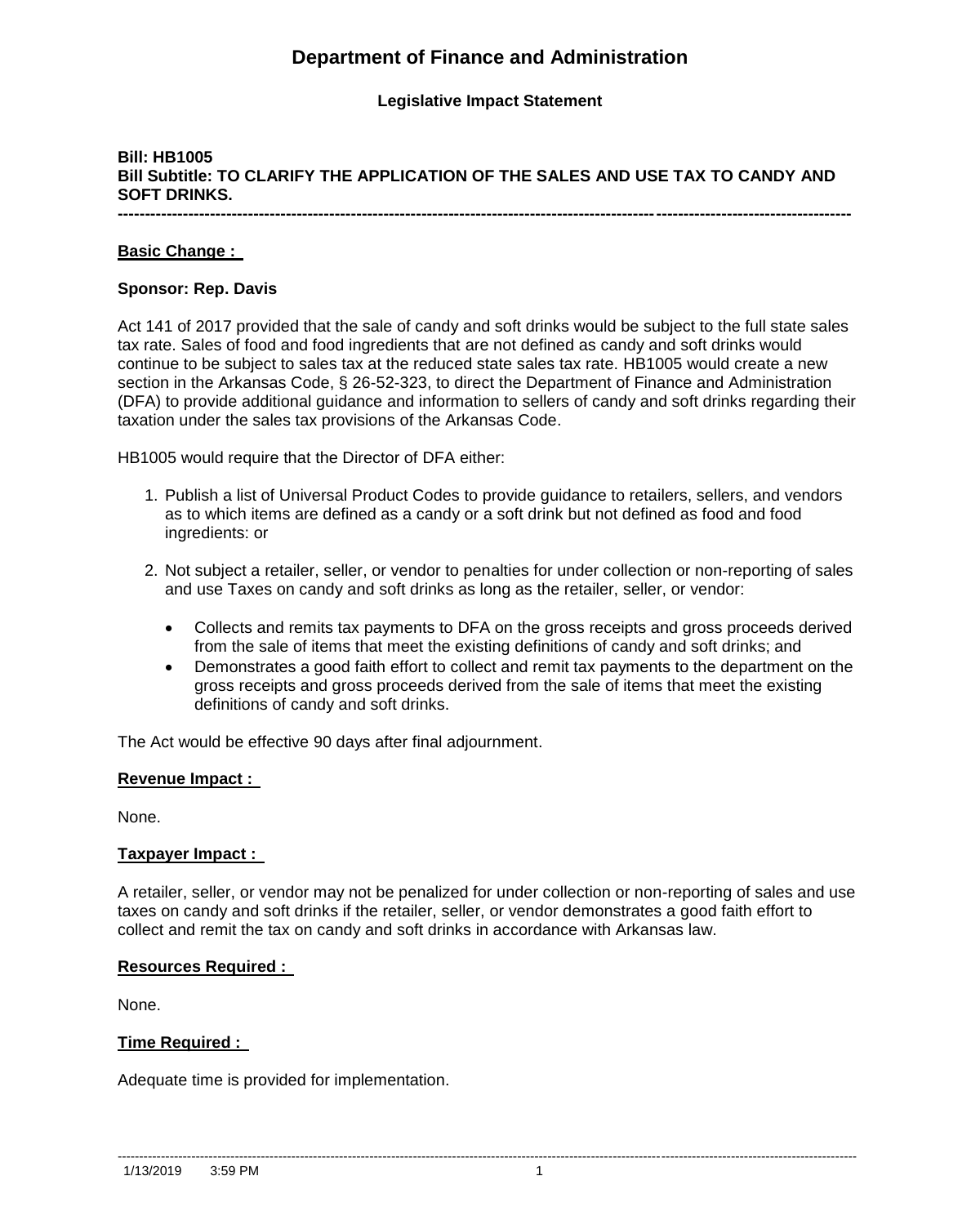# **Department of Finance and Administration**

### **Legislative Impact Statement**

## **Bill: HB1005 Bill Subtitle: TO CLARIFY THE APPLICATION OF THE SALES AND USE TAX TO CANDY AND SOFT DRINKS.**

**---------------------------------------------------------------------------------------------------------------------------------------**

### **Procedural Changes :**

Updates to the sales tax rules would require promulgation and tax auditing procedures would need to be updated.

### **Other Comments :**

The bill would require DFA to compile a list of UPC codes for any item of candy of soft drink sold to a customer in the State of Arkansas. It is unknown if any such data is available to DFA.

### **Legal Analysis :**

Sales and use taxes are levied upon the gross proceeds or gross receipts derived from all sales to any person of tangible personal property, but food and food ingredients are taxed at a lower rate than other tangible personal property. Food and food ingredients are defined to exclude candy and soft drinks. "Candy" means a preparation of sugar, honey, or other natural or artificial sweeteners in combination with chocolate, fruits, nuts, or other ingredients or flavorings in the form of bars, drops, or pieces. "Soft drink" means a nonalcoholic beverage that contains natural or artificial sweeteners.

HB1005 would require the Director of DFA to either publish a list of Universal Product Codes for items of tangible personal property that meet the definition of "candy" or "soft drink" or, in certain circumstances, exempt sellers of candy or soft drinks from certain identified penalty provisions in the Arkansas Code. Specifically, for such a seller to be exempt from the identified penalty provisions, the seller must both collect and remit tax payments on the gross receipts from the sale of candy or soft drinks and demonstrate a good faith effort to collect and remit taxes due on the gross proceeds of the sale of candy or soft drinks.

Among the penalty provisions that HB1005 would affect in this way are the criminal penalties of §§ 26-18-201 and -202 for willfully attempting to evade or defeat the payment of any tax, penalty, and interest due and for willfully failing to pay any tax, penalty, and interest due. However, the effect of this provision is uncertain because the Director of DFA does not have authority to prosecute acts identified in criminal statutes or to provide immunity from criminal prosecution.

HB1005 would also affect the civil penalties in § 26-18-208 that apply to nonpaying taxpayers and the civil penalties in § 26-18-209 that apply to any person who assists a taxpayer in evading or defeating the payment of a state tax due.

The Arkansas General Assembly has made it the policy of the state to enter into an agreement with one or more states to simplify and modernize sales and use tax administration in order to substantially reduce the burden of tax compliance for all sellers and for all types of commerce. In furtherance of this policy, the General Assembly directed the Director to enter into the Streamlined Sales and Use Tax Agreement and to take actions reasonably required to implement the agreement.

In order for the state of Arkansas to remain in compliance with the agreement, the state of Arkansas must adhere to the definitions of "candy" and "soft drink," which are provided for in the agreement. The State of Arkansas must also adhere to all decisions of the Governing Board of the agreement that have

--------------------------------------------------------------------------------------------------------------------------------------------------------------------------